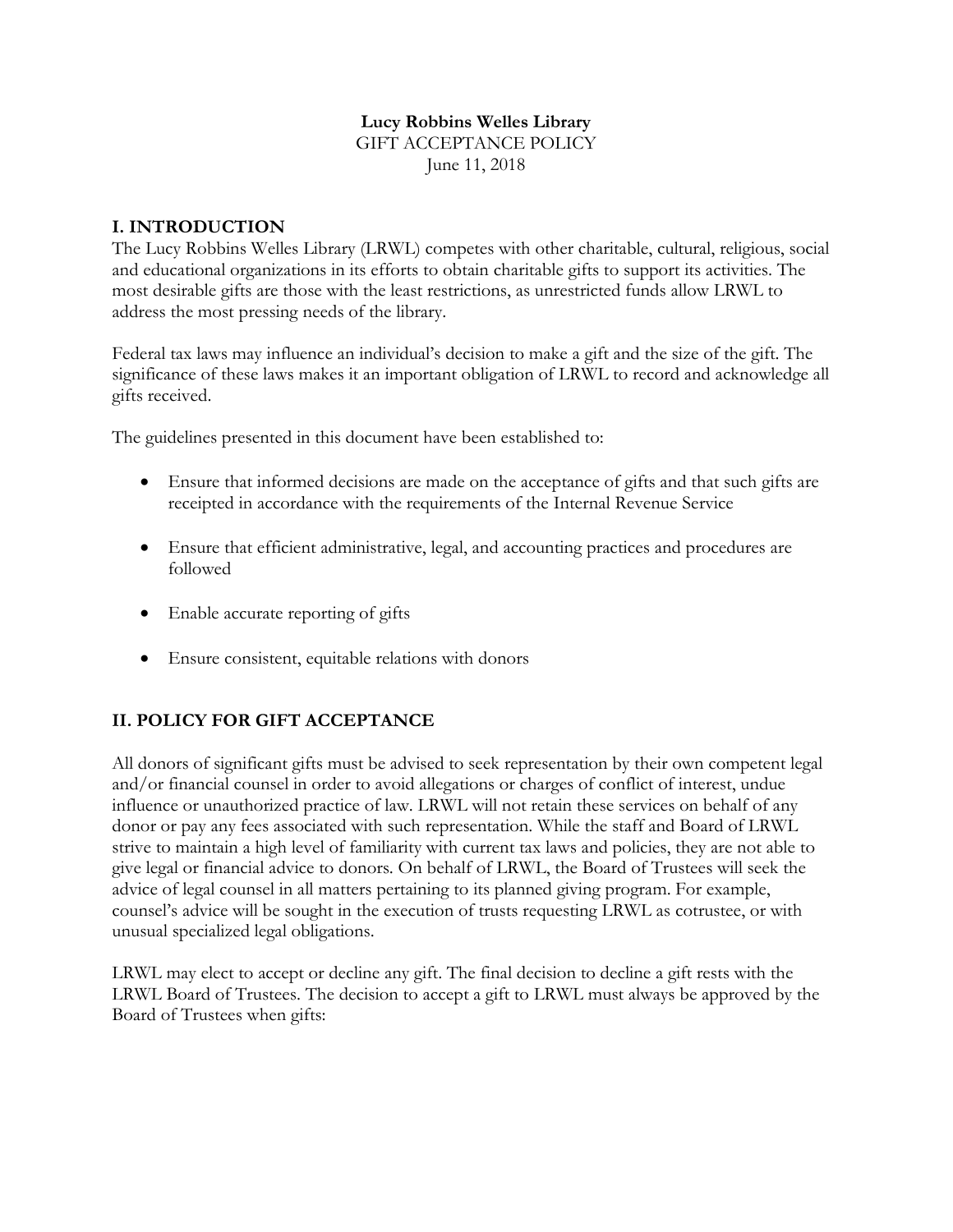- Might expose LRWL to an uncertain or potentially significant liability
- Are precedent setting or involve sensitive activities
- Are believed to have come from illegal activities
- Present questions as to their compatibility with the mission of LRWL

Charitable gifts to LRWL shall be acknowledged by the Fund Development Chairperson. Acknowledgement consists of a charitable receipt generated by LRWL, accompanied by correspondence prepared by the Fund Development Committee. These documents are deemed to be the official acceptance of the gift and its related terms and conditions, as well as official certification of the donation for income tax purposes.

The date the gift is received by LRWL is the gift date of record for gifts of cash or by credit card mailed to LRWL, with the exception of 1) tax year-end gifts, when the postmark date is used to determine receipt date, 2) fiscal year-end gifts received by LRWL no later than seven business days after the fiscal year-end and with a check dated December 31 or earlier and the postmark date of December 31 or earlier. These gifts have a gift date of December 31. In no instance will a gift date of record be earlier than the check date or postmark date. The date of credit card charge gift will be the date the donor authorizes the charge, not the date LRWL processes the charge.

When conditions placed on a gift offer are judged to be administratively difficult or not in accordance with the mission of LRWL, the LRWL Board of Trustees may request that the terms of the gift be revised or recommend that the gift be declined.

Conditions which by explicit designation require the exclusion of, or discriminate against, a group or class cannot be accepted by LRWL.

Information obtained from or about donors or prospects shall be held in strictest confidence by the Library Fund Development Committee. Neither the name of the donor, the amount, nor the conditions of any gift will be published without the prior written approval of the donor; nor will the name of any income beneficiary be published without written approval by the beneficiary.

# **III. DESCRIPTION OF GIFTS**

The following gifts are deemed eligible for acceptance by LRWL.

# **OUTRIGHT GIFTS**

#### **Cash, checks, or credit card charges**

Outright gifts are those placed at the immediate disposal of LRWL and in which the donor retains no interest.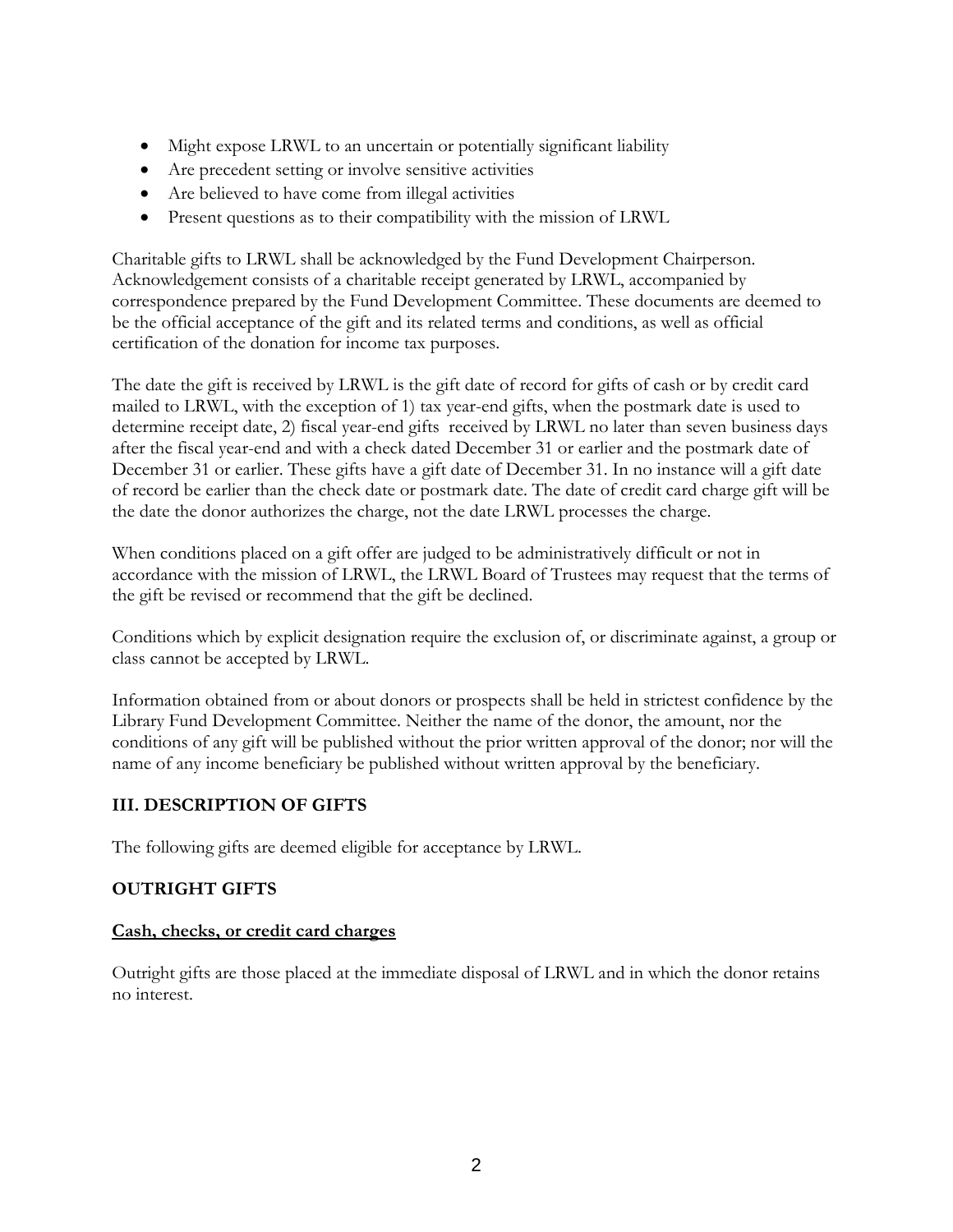Gifts by check should be made payable to "Lucy Robbins Welles Library" and mailed to:

Lucy Robbins Welles Library 95 Cedar Street Newington, CT 06111

# **Matching Gifts**

Employers may match an employee's gift to LRWL. The ratio of the match and the designation of the matching gift are entirely at the discretion of the employer.

# **Outright Gifts of Securities**

Securities are the most common form of noncash gifts. When a donor contributes appreciated stocks held long term (more than one year) or bonds, the donor avoids paying the capital gains tax which would have been incurred if the stocks or bonds had been sold. Donors can contribute securities that are traded regularly on national or local stock exchanges or in the Over-the-Counter market (OTC). The value of a gift of securities is the average of the high and the low on the date of gift.

Publicly traded securities, shares of stock in closely held companies, bonds, and government issues may be given to LRWL. The value of the gift will be the mean of the highest and lowest selling prices quoted for the stock on the day of the gift. It is understood that with gifts of stock, LRWL will convert the gift to cash at the earliest opportunity.

A donor should first be asked if the donor would be incurring a loss or gain upon sale of he security. If the donor would incur a loss and if the loss would be deductible by the donor, LRWL will suggest that it might be to the donor's benefit to sell the stock and gift the proceeds to LRWL. If the donor would incur a gain, the donor would avoid capital gains taxes by transferring the stock to LRWL. If the donors sell the securities, commissions will be paid by the donors. LRWL encourages donors to consult with their financial planner when considering gifts of securities.

There are three different ways for stock to be received:

1. Transfer of securities can be handled by the donor's broker. The donor requests that his/her broker transfer a gift of a specific number of shares of securities to LRWL. The broker must request the FEIN number, legal name(Lucy Robbins Welles Library, Inc.) and disposition instructions. The transaction is completed if a) LRWL is aware of the transfer to the charitable gift account, and b) the donor is not able to pull the shares back out of the charitable gift account.

2. If securities are hand delivered to LRWL, the gift date is the day the securities are delivered, and the value of the gift will be the average of its high and low value on that date. Donors should endorse security certificates only upon delivery to LRWL.

3. If securities are mailed to LRWL, the value of the gift will be its fair market value on the date of the postmark. Donors should obtain a stock power from their banker or broker, signing their name exactly as it appears on the certificates (if the security is owned jointly, both parties must sign), and have their signatures guaranteed by their banker or broker. An executed stock power must be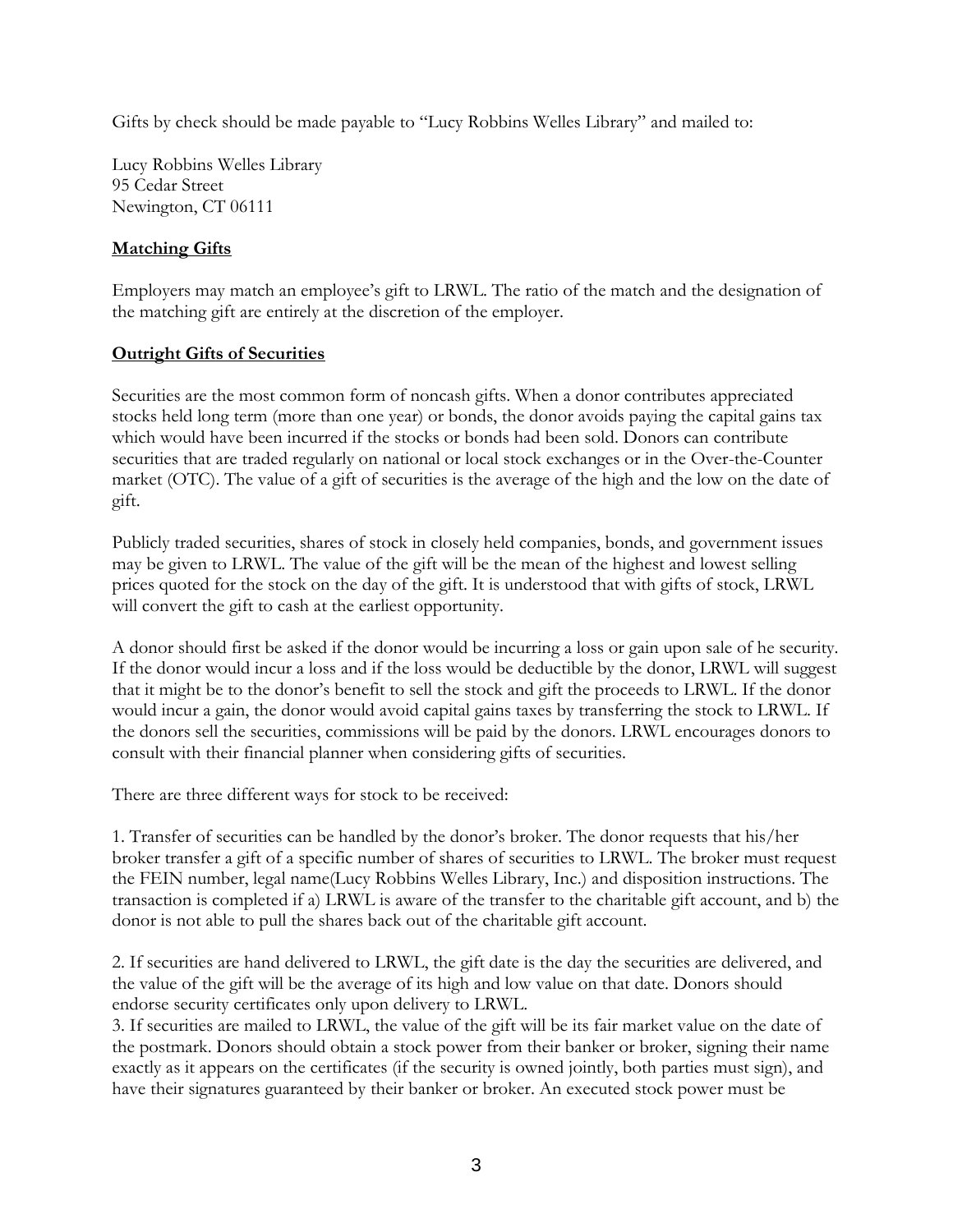provided for each separate issue of stock or bond to LRWL. The stock power(s) and a letter of instruction should be mailed under separate cover from the stock certificate(s) to:

Lucy Robbins Welles Library 95 Cedar Street Newington, CT 06111

Stock certificate(s), stock power(s), or related instruments should be sent by certified mail, return receipt requested. The following information should be provided to LRWL: 1) donor's full name, 2) name of the company and number of shares transferred to LRWL, 3) date, 4) broker's name and phone number, and 5) if available, the designation for the gift. Unendorsed stock certificates are nonnegotiable.

### **Closely Held Securities**

Gifts of closely held securities may only be accepted with unanimous approval of the LRWL Board of Trustees. LRWL will not, as a condition of receiving such securities as gift, enter into any agreement that legally obliges LRWL to sell or otherwise dispose of the securities.

# **Real Estate and Tangible Personal Property**

Gifts of real estate and tangible personal property (works of art, manuscripts, literary works, jewelry, antiques) can be accepted by LRWL after a thorough review indicates that the property is readily marketable or needed for use by LRWL in a manner that is related to one of the purposes for which its tax exempt status was granted. Gifts of real estate and tangible personal property must be approved by the LRWL Board of Trustees.

LRWL does not accept gifts of used motor vehicles, any aircraft or boats. Exceptions may be made with the unanimous approval of the Board of Trustees for gifts of antique and classic automobiles. Gifts of antique and classic automobiles will be immediately sold at wholesale to the top of three competitive bidders.

Donors of any real or personal property, which exceeds \$5000 in value, are subject to applicable federal disclosure statutes (Form 8283). Potential donors will be notified of that requirement and advised to seek legal and/or financial counsel. Donors of real or personal property, which exceeds \$5000 in value, are required to attach an appraisal summary to their tax return signed by a qualified appraiser and the Fund Development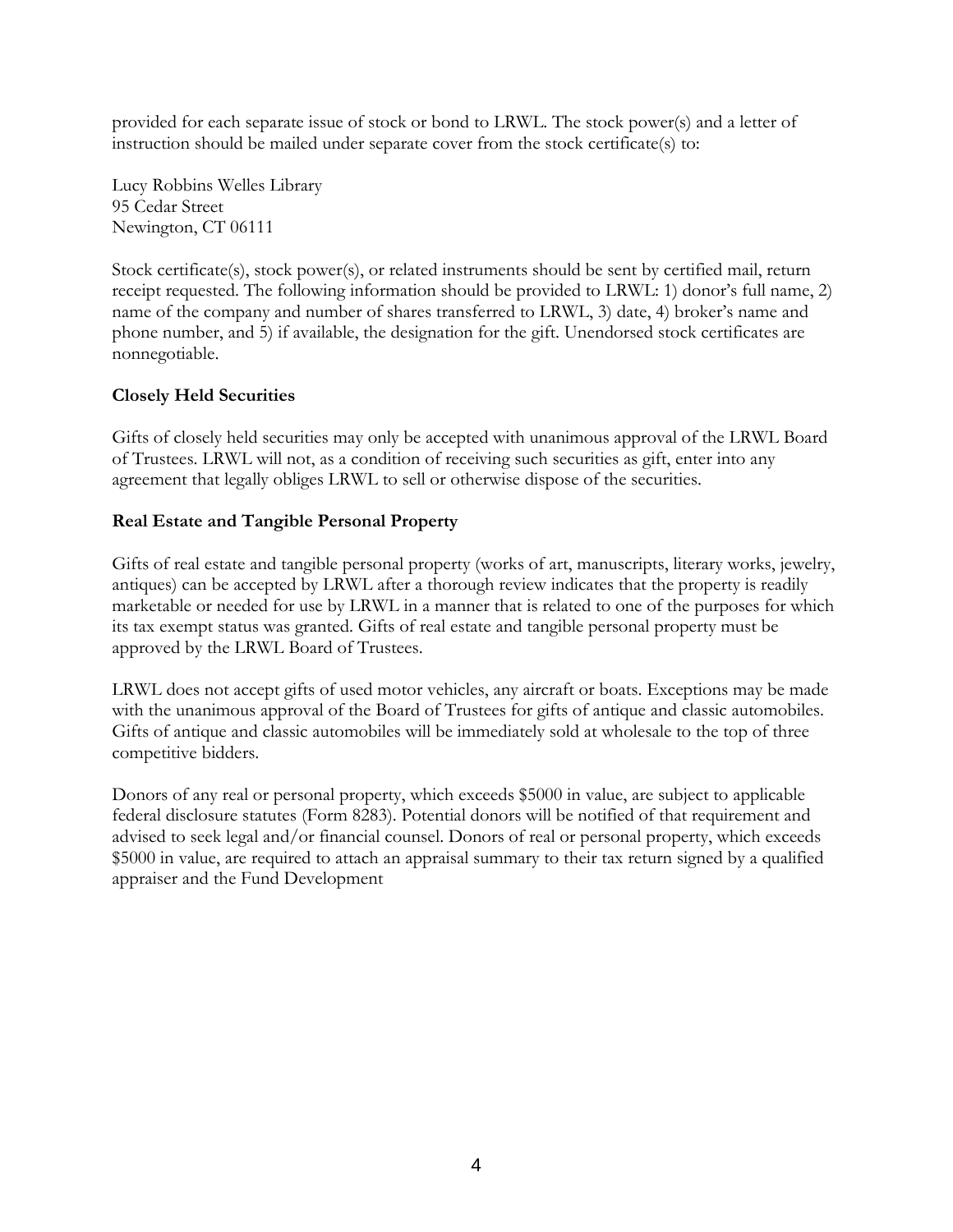Chairperson. Donors of real estate must provide an environmental audit for that property. Appraisals must be obtained by the donor; LRWL will not pay appraisal fees or environmental audit costs.

Gifts of real or personal property are accepted with the understanding that LRWL will make its best effort to sell the property promptly. LRWL cannot guarantee that it will sell the property at the donor's appraised value. LRWL will not itself appraise or assign a value to real estate or tangible personal property for the donor's valuation purposes, nor will LRWL, as a condition of receiving a gift of real estate, enter into any agreement that legally obliges LRWL to sell the real estate. If LRWL sells or otherwise disposes of a gift of real estate within two years after receipt of the gift, LRWL must notify the Internal Revenue Service via Form 8282 and provide a copy of that document to the donor. It should be noted that the Internal Revenue Service may compare the selling price reported by LRWL on Form 8282 and the Form 8283, which is filed by the donor. A report of all facts must be provided to the Internal Revenue Service within 125 days of the transaction. Appropriate records of all gifts, which exceed \$5000 in value, must be maintained by LRWL.

In general, LRWL requires that the donor bear all expenses incurred in receiving or maintaining gifts of real estate or tangible personal property.

A "Deed of Gift" form, which LRWL will supply, must accompany any contribution of property, with:

- 1) a complete description of the donated item
- 2) its value (as discussed above)

3) a statement that the donor makes an unconditional gift of the item and transfers not only legal and beneficial title, but also all other rights associated with the item(s)

- 4) the donor(s) signature
- 5) date
- 6) and signature of LRWL official receiving the gift.

LRWL will consider accepting a gift of real estate (improved or unimproved) if presented with a reasonable current appraisal of the fair market value of the property and the interest in the property or asset LRWL would receive if the proposed gift is approved. The donor must disclose to LRWL a title insurance commitment showing the existence of any and all mortgages, deeds of trust, restrictions, reservations, easements, mechanic liens, environmental phase I study and other limitations of records. No gift of real estate will be accepted until all mortgages, deeds of trust, liens and other encumbrances have been discharged, since any liability assumed by LRWL or any other person in connection with a charitable contribution reduces the value of that contribution. Exceptions may be made in very unusual cases where the fair market value of LRWL interest in the property net of all encumbrances is substantial, or where a separate agreement to pay any such encumbrances which might be charged to the Lucy Robbins Welles Library has been executed by a financially responsible party.

LRWL will not accept multiple-owned property unless there exists a legal agreement with the other owners regarding ultimate disposition of the property.

LRWL will inform the donor that if a gift of real estate is completed, the IRS will require an appraisal made within a period that begins with the day that is 60 days before the date of gift and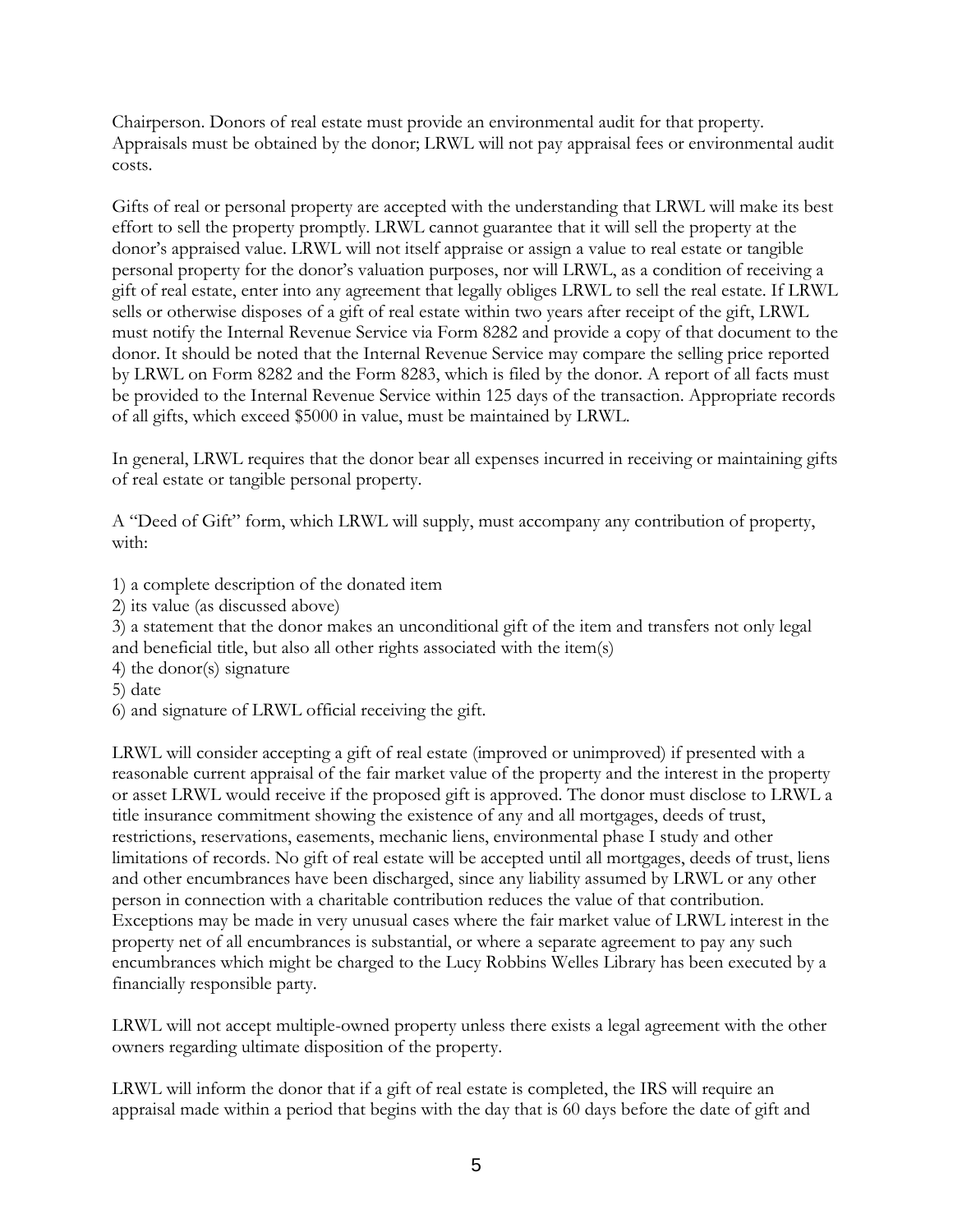ends on the day before the due date of the federal income tax return on which the gift is first claimed or reported. It is LRWL's policy to dispose of all gifts or real estate as expeditiously as possible. The donor will be informed that any such sale occurring within two years of the date of gift will be reported to the IRS on Form 8282.

A written summary of proposal for a gift of real estate should be submitted to Lucy Robbins Welles Library, including, at minimum:

1) description of the real estate

2) purpose of the gift

3) estimate or appraisal of the property and, if different, LRWL's interest in the property's fair market value and marketability

4) potential for income and expenses, encumbrances, carrying costs prior to disposition

5) environmental risks or problems revealed by audit or survey, including but not limited to underground storage tanks, asbestos, lead paint, radon or contaminated water

6) credit history or financial statement of financially responsible party

7) special arrangements requested by the donor concerning disposition (potential buyers, realtors or brokers). It should be noted that the donor should not engage in negotiations with potential buyers of the property

8) a plan for funding any additional expenses incurred by the acceptance of the gift

9) any exposure to unrelated business income tax liability

10) any potential conflict of interest LRWL might encounter in accepting the gift

LRWL will not consider as gift any real estate found to have environmental exposures until such condition is remedied and documented. LRWL will not appraise or assign a value for real estate. It is the donor's responsibility to obtain and assign a value for the gift and to provide, at donor's expense, a qualified appraisal required by the IRS in the case of assets in excess of \$5000.

# **Bargain Sales of Property**

A bargain sale of property to a qualified organization (a sale or exchange for less than the property's fair market value) is partly a charitable contribution and partly a sale or exchange. A bargain sale occurs when a donor transfers property to a charity in exchange for a payment that is less than the fair market value of the property. Typically, such transactions occur when a donor has a piece of property that has appreciated greatly in value that the donor cannot afford to part with as an outright gift.

In such cases, the gift is considered to be the amount by which the fair market value exceeds the payment; however, the donor's cost basis must be allocated to both the sale and the gift, reducing the amount of the allowable charitable deduction.

Gifts of real property that are transferred subject to a mortgage are considered bargain sales by the IRS, the amount of the gift being the fair market value of the property reduced by the amount of the mortgage. This is true even if the donor agrees to be responsible for the mortgage.

It is sometimes difficult to distinguish between a bargain sale and a discount, especially when a tangible property is involved. In such cases, the IRS has held that a key element is that of "detached and disinterested generosity," i.e., the donor's intent must be to make a gift. For example, in a recent tax court case, a deduction for a bargain sale was disallowed because the court found that the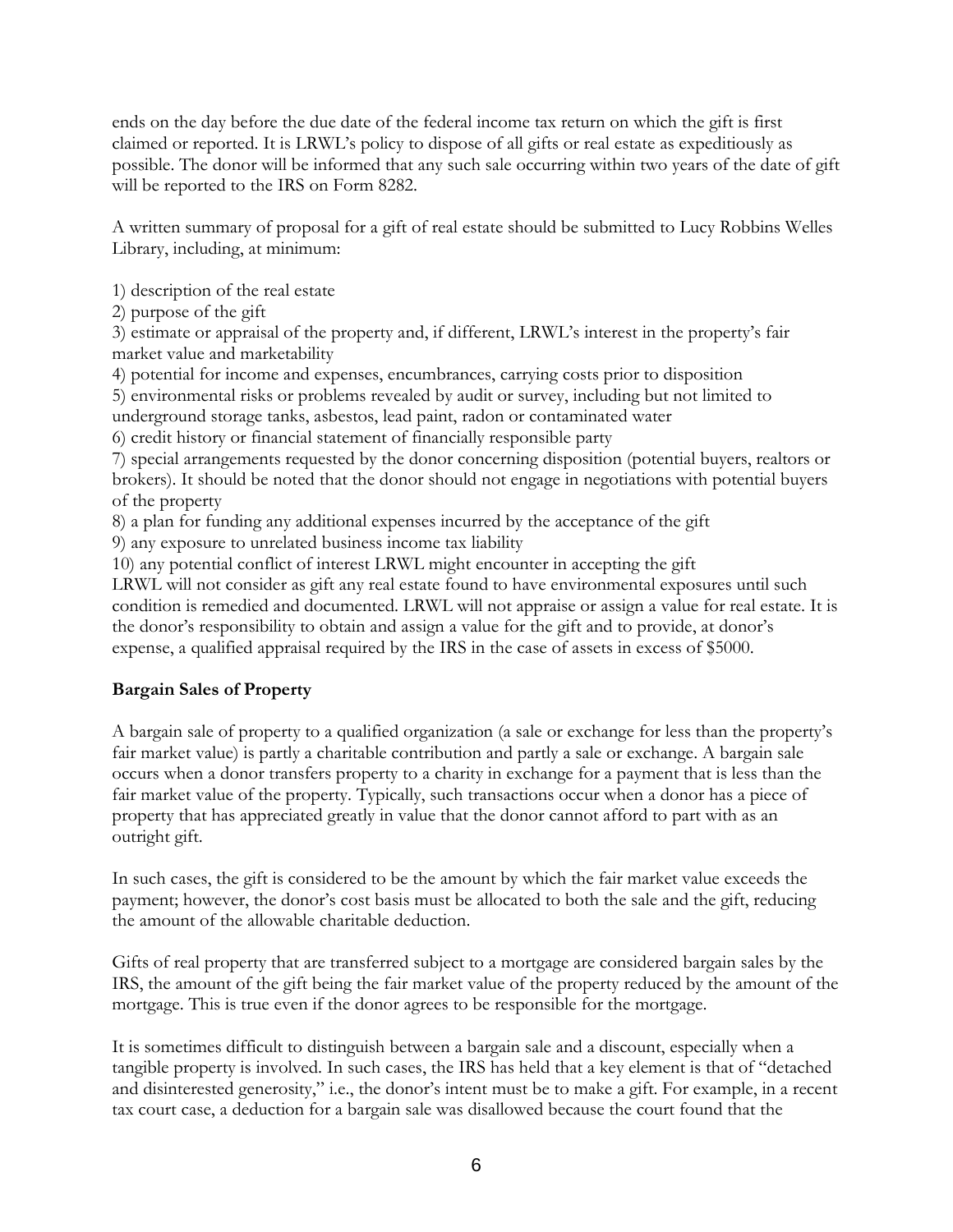purchase price agreed upon by the donor and the charity was primarily the outcome of business negotiations. Therefore, if a bargain sale is being arranged, it is advisable that the donor and the LRWL clearly document from the outset the donor's intention to sell for less than the fair market value, including a letter of gift from the donor and a letter of acceptance by LRWL.

# **Gifts-in-Kind**

Donors of items as a tangible gift-in-kind must provide a signed description of the item and a signed statement of actual retail value. Gifts-in-kind are accepted if they can be used by LRWL in its usual fund raising activities. LRWL will generate an acknowledgement letter for the donor.

There is no charitable income tax deduction for a gift of service, only for TANGIBLE items. While a gift of services never is deductible as a charitable contribution, out-of-pocket expenditures incident to performing services for a charity are deductible. The most common example of a gift of services is a volunteer's donation of time or expertise to a nonprofit. For instance, a lawyer may donate legal counsel or an accountant may give financial advice. LRWL will give such donors acknowledgement for their gift of services, but will not generate a receipt for the value of those services. Individuals rendering services to charities must maintain records substantiating their related charitable deductions for those services, and charities are not required to maintain those records; the charity is only required to provide a statement acknowledging the provision of the services. In order to be able to deduct expenditures of \$250 or more incident to performing a specific service, the donor needs a written acknowledgement from the donee organizations on whether or not the donor received any goods or services in consideration for the services performed.

#### **Life Insurance**

LRWL will automatically accept, without the necessity of review and approval, gifts of whole life insurance policies which meet the following criteria:

a. The policy is a whole life insurance policy that is either paid up or, if not paid up as of the date of gift, LRWL is designated as owner and beneficiary of the policy. A policy on which the donor retains incidence of ownership and LRWL is named beneficiary only is not a completed gift. b. has a minimum face value of \$100,000;

c. has a payment schedule not to exceed ten years, and which assumes an interest rate not to exceed two percent below prime interest rate as of the effective date of the policy; and

d. requires charitable contribution from the donor to LRWL in the amount of any premiums including unscheduled premiums, which may become due.

A policy on which the donor retains incidents of ownership and LRWL is named beneficiary only is not a completed gift. (While the policy will identify LRWL as the beneficiary, the Fund Development Chairperson will work with the donor to clarify the purpose of the gift by attachment of a memorandum or letter.

If a policy is a paid-up policy, its fair market value is generally its replacement cost. If premiums remain to be paid on a life insurance policy, its fair market value is equal to the so-called P.S. 58, that is the interpolated terminal reserve value of the policy (an amount slightly in excess of cash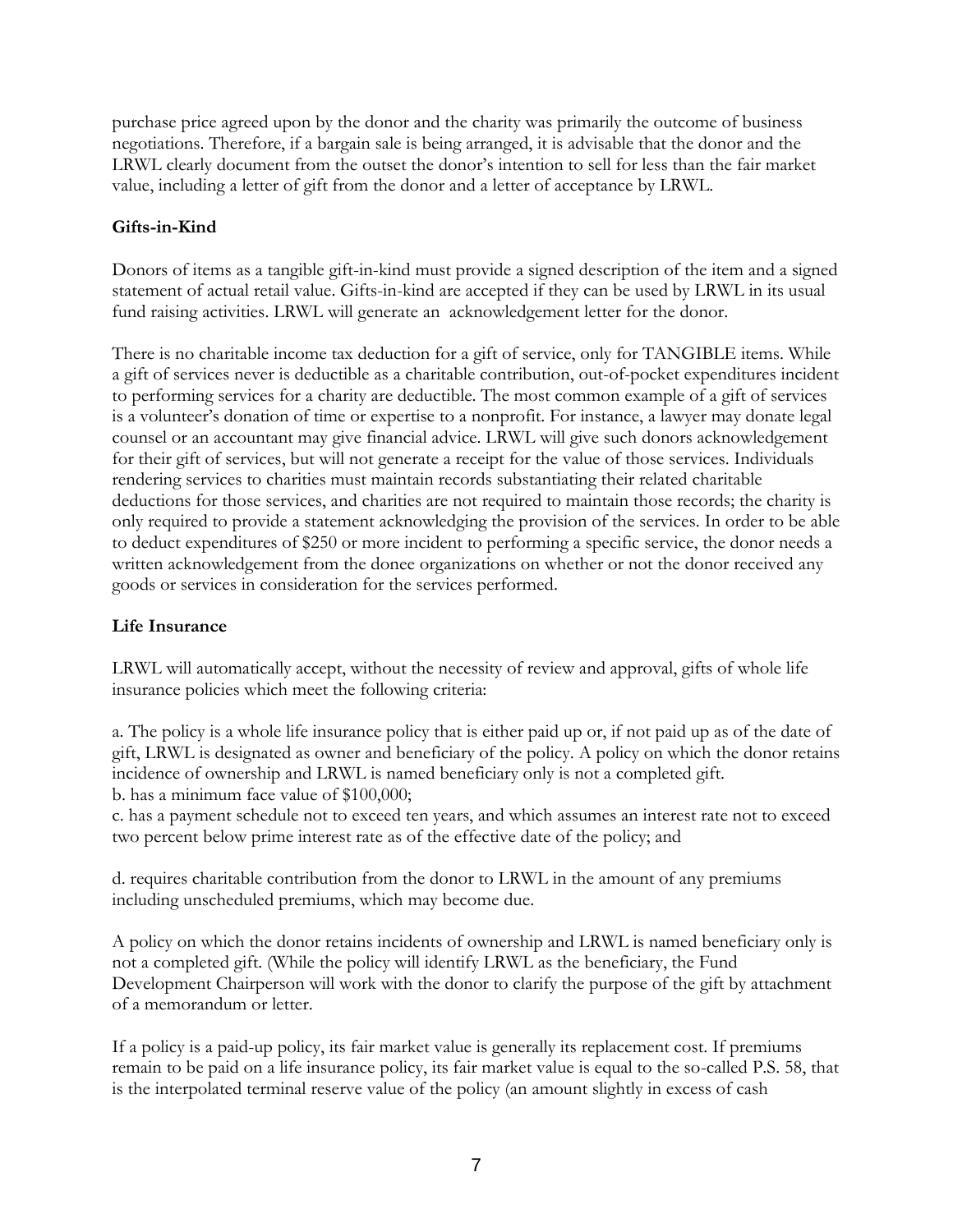surrender value), plus that part of the last premium payment that covers any period extending beyond the date of the gift.

It should be noted that an individual who donates an insurance policy may be required to obtain a "qualified appraisal" with respect to the policy if the donor claims a federal income tax charitable deduction of more than \$5,000 for the donation.

NOTE: In the case of an insurance policy having a cash surrender value, the amount that is deductible for federal income tax purposes is (omitting technical details) generally whichever is less: the cash surrender value or the net premiums paid to date on the policy. Net premiums are equal to total premiums paid minus policy dividends paid back to the donor-insured.

#### A. Approval/Acceptance Process

LRWL will prepare a written summary of any proposed gift of a life insurance policy which fails to meet all of the criteria specified above. At a minimum, the summary will include the following information:

- 1) a description of the type of life insurance policy, face value, premium payment schedule, interest rate, age of insured(s), and other relevant policy information, and
- 2) the purpose of the gift (e.g., a deferred gift, an unrestricted gift) and the program or library to benefit from the gift.
- 3) LRWL will review the material presented by the Development Officer and make a determination as to whether to accept or reject the proposed gift or, if necessary, to impose any terms (e.g., the donor's pledge to make contributions to cover premiums, a revision in payment schedule) as a condition of approval. The final determination of LRWL will be communicated to the donor in writing, including any conditions imposed by LRWL prior to acceptance.

The gift will be completed upon the execution and delivery of the life insurance policy to LRWL or an assignment of the policy in the event that LRWL is not the original owner of the policy.

#### B. Administration

- 1) LRWL will administer all gifts of life insurance policies and will maintain records of all donor policies, contribution schedules, donor designations of death benefits, and the like. LRWL will also be responsible to pledge reminders and monitoring payments of premiums. Premium bills should be addressed to: Lucy Robbins Welles Library, 95 Cedar Street, Newington, CT 06111. Premiums paid by the donor to LRWL will be considered charitable deductions for the donor.
- 2) LRWL will be responsible for confirming the existence and cash value of all policies in force at least annually and for collecting and distributing death benefits.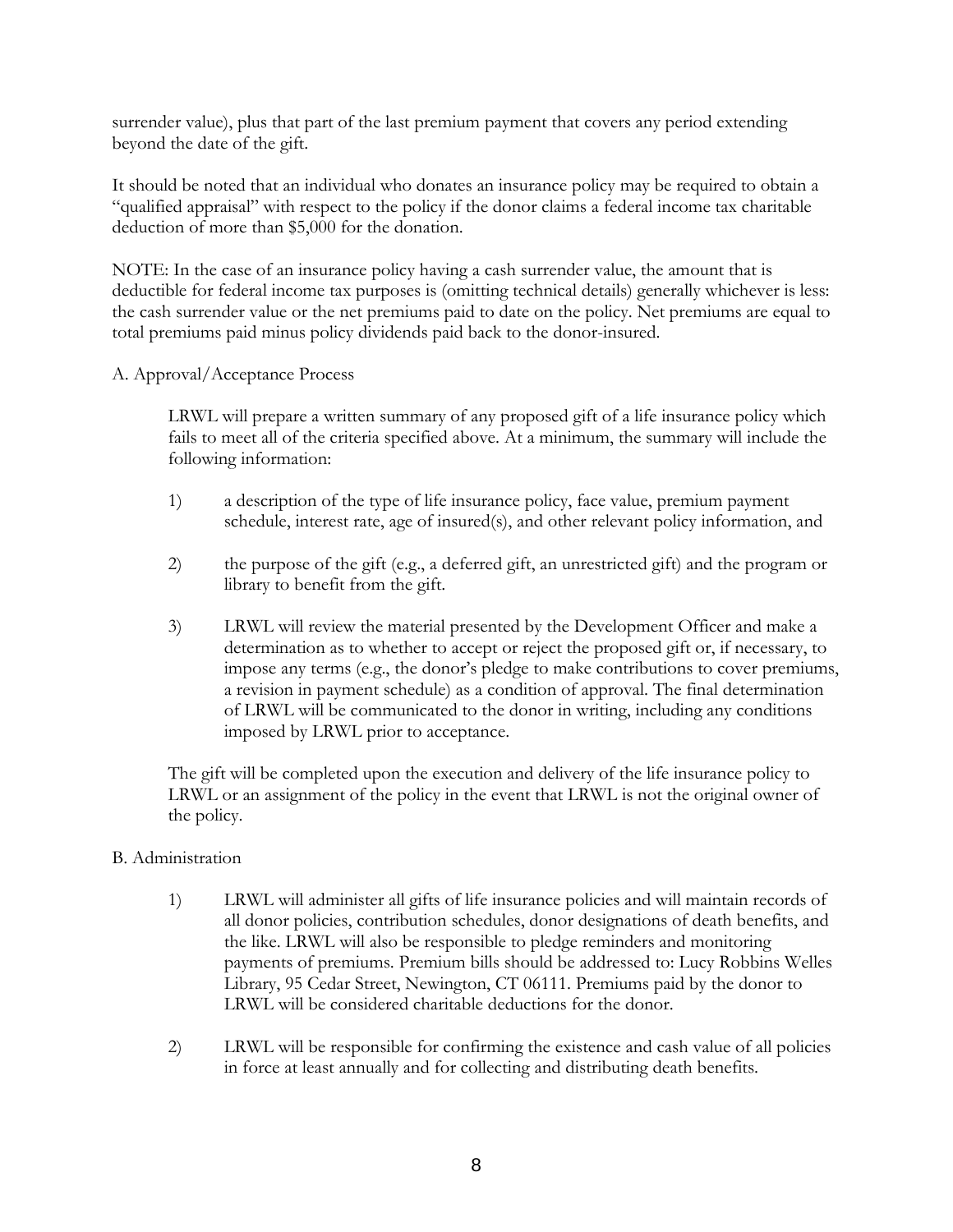NOTE: Corporations may designate LRWL as a beneficiary of insurance policies they hold on members of their Boards of Trustees. Formal notification of the Corporation's intentions must be given, at which time a special pledge will be entered onto the system in the Corporation's name and associated credit given to the individual insured.

#### **Planned Gifts/Trust Agreements**

A number of trusts and variations exist that can be used as tools for making a charitable contribution to LRWL, while benefiting the donor's estate with respect to income tax planning. Donors are advised to consult with legal and financial advisors to determine which trust is best matched to their charitable intentions.

The policy of LRWL is not to serve as trustee or administrator of a revocable or irrevocable trust arrangement except in the most extraordinary of circumstances and then only with unanimous approval of the Board of Trustees. In the rare instance when LRWL is a trustee, it will accept a charitable trust for no less than \$100,000, and would prefer that the assets be managed by a financial organization recommended by LRWL.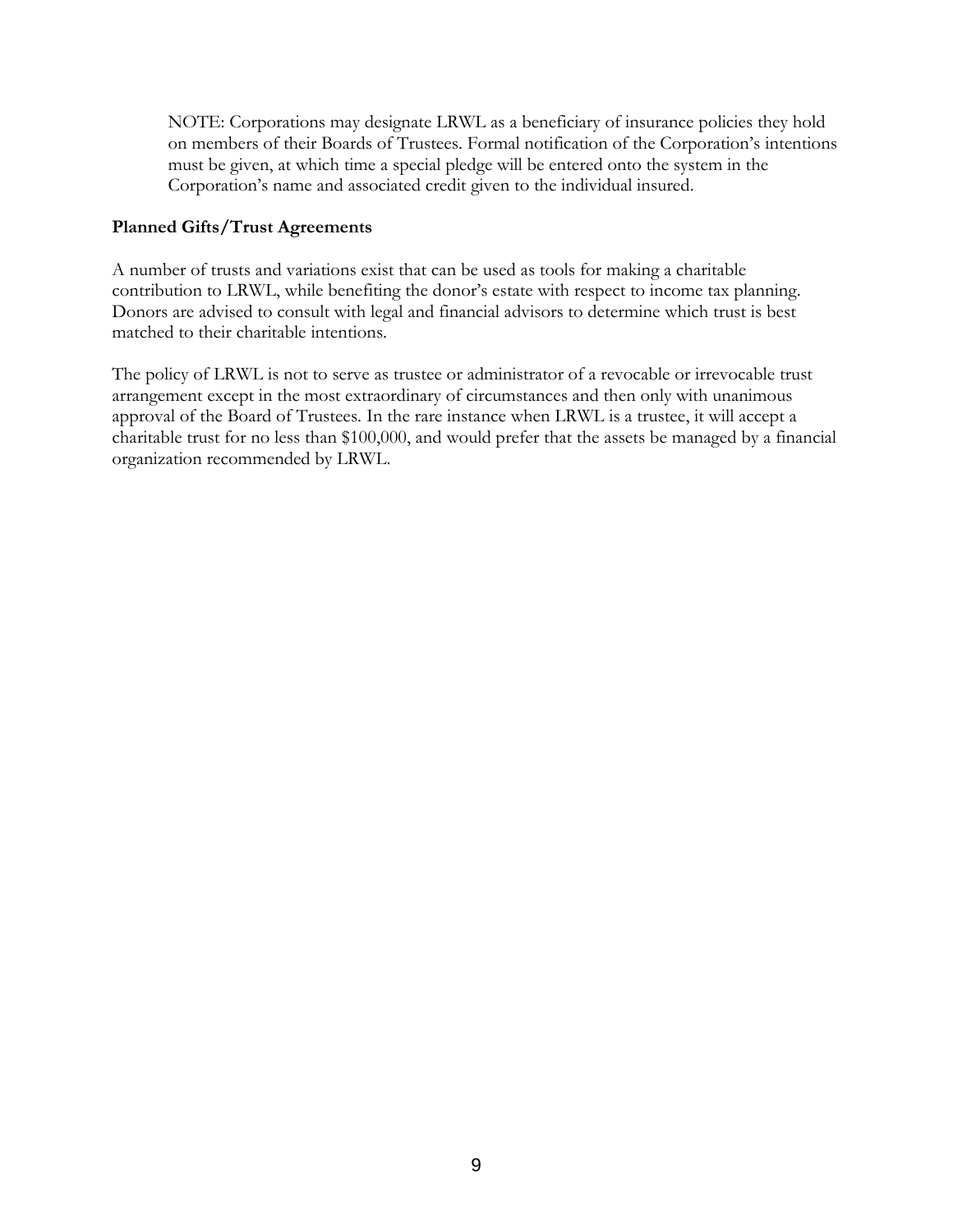### **Charitable Gift Annuity**

The charitable gift annuity, sometimes called a Charitable Remainder Trust, is a lifetime contract between the donor and LRWL. The donor makes a gift to LRWL and receives a fixed amount of income, and if desired, for another beneficiary's lifetime. Upon the death of the last beneficiary, LRWL receives the remainder.

LRWL recommends the following guidelines:

- 1) A minimum gift of \$10,000 is required to establish a charitable gift annuity.
- 2) The rate of return is currently based on the tables of the national Committee on Gift Annuities, dependent upon beneficiary age.
- 3) Agreements will be limited to two lives, the younger age being not less than 50 years of age.

Example: Donor gives \$10,000 to LRWL. S/he will receive fixed payments on an annual, semiannual, etc., schedule, even if the account does not produce that amount of income.

The donor may not make additional contributions to a charitable gift annuity; however, the donor may enter into additional contracts. A donor may also establish a Charitable Deferred Gift Annuity, sometimes called a Charitable Lead Trust, in which case a gift is made currently and the donor (or other beneficiary) receives an income stream beginning at a point in the future.

No testamentary gift annuity will be considered without consultation with legal counsel and LRWL.

The costs of administration of a charitable gift annuity will be absorbed by LRWL.

# **Charitable Remainder Unitrust**

The primary feature of a charitable remainder unitrust is that it provides for periodic payment of income to the donor or another person specified by the donor, for life or a specified term of years, after which the trust assets pass to LRWL. The specified payment may not exceed 20 years.

During the lifetime of the donor, s/he creates a formal trust agreement under which assets such as cash and/or appreciated securities are irrevocably transferred to a trustee(s) (a bank, individual, or financial manager), who then pays the donor or a person specified by the donor a guaranteed payment based on the percentage of the value of the assets.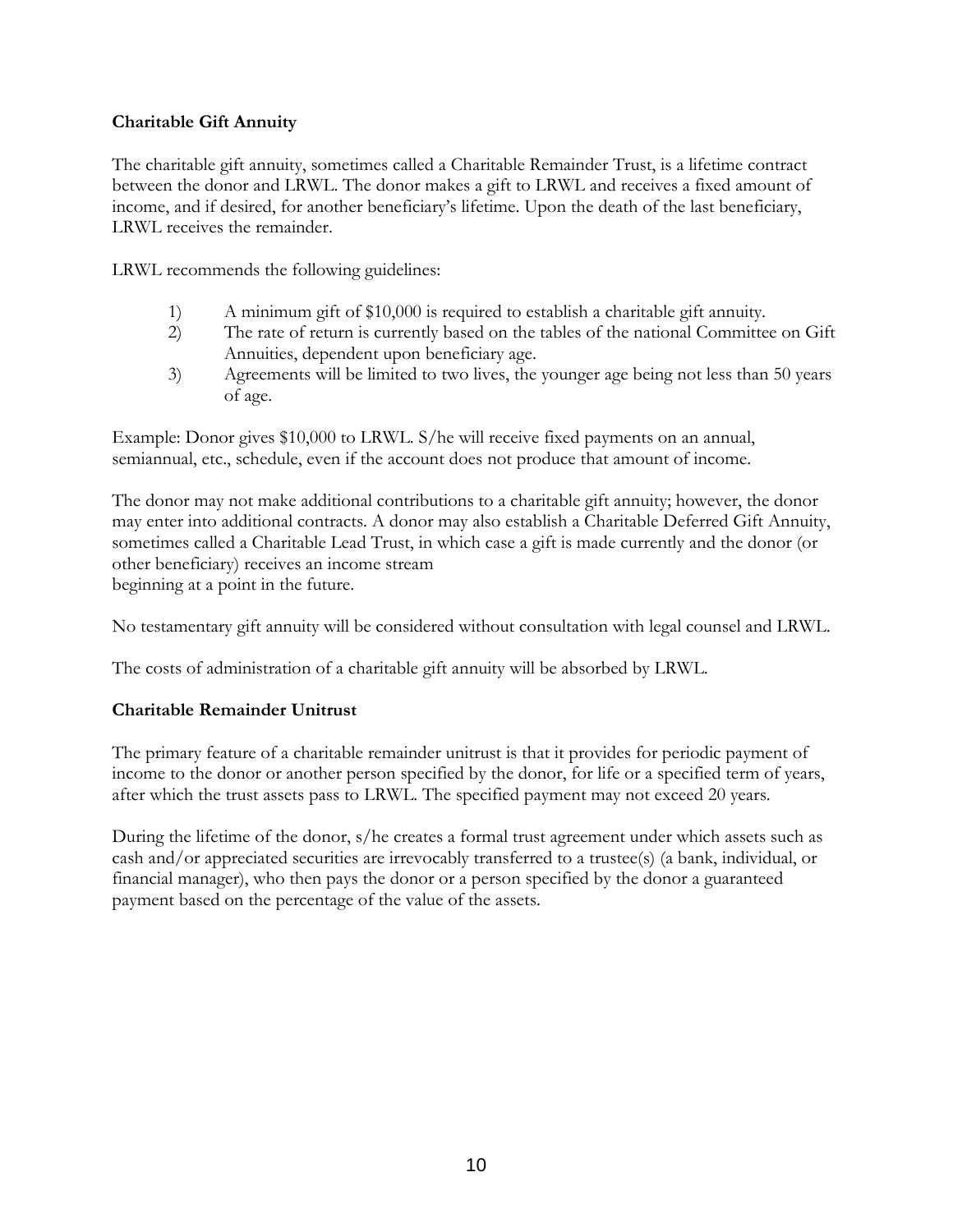During the donor's lifetime, the trust assets are managed and invested by the trustee(s) as a single fund. The donor cannot borrow or otherwise deal with the trust assets. The designated beneficiary receives payments based on a fixed percentage of the net fair market value of the trust as valued annually. LRWL recommends limiting the number of

income beneficiaries to two, and a minimum age of 50 years for each income beneficiary. The donor determines the fixed percentage, which may not be less than five percent, upon creation of the unitrust. It is recommended that unitrusts requiring payments of more than 10% not be established. Donors may make subsequent additions to the unitrust during their lifetime or by bequest upon their death.

LRWL recommends that no unitrust be established for less than \$50,000. The costs of administration of a charitable remainder unitrust will be an expense of the respective trust.

When assets have not been "irrevocably" transferred, they are not considered as assets of LRWL or reported as gifts to LRWL in any manner.

### **Charitable Remainder Annuity Trust**

The annuity trust shares many common features with the unitrust, the principal difference being the manner used to calculate the payment to the income beneficiary. Whereas the unitrust provides for a payout that varies with each annual valuation, the annuity trust provides for fixed payments based upon the fair market value on the date the trust is initially funded. Additional contributions cannot be made to an annuity trust.

The donor during his or her lifetime irrevocably transfers assets to a trustee, who pays the donor or a person specified by the donor a fixed dollar amount annually for life. The trust can also provide income for the donor's survivors for life; however, the trust assets become the sole property of LRWL.

LRWL recommends the following when establishing a charitable remainder annuity trust:

- 1) A charitable remainder annuity trust for LRWL may be established with a gift of \$50,000 or more.
- 2) An investment policy that will provide, at a minimum, income equal to the commitment to the income beneficiaries
- 3) Limiting the number of income beneficiaries to two
- 4) A minimum age of 50 years for each beneficiary when the trust is established

The costs of administration of a charitable remainder annuity trust will be an expense of the respective trust.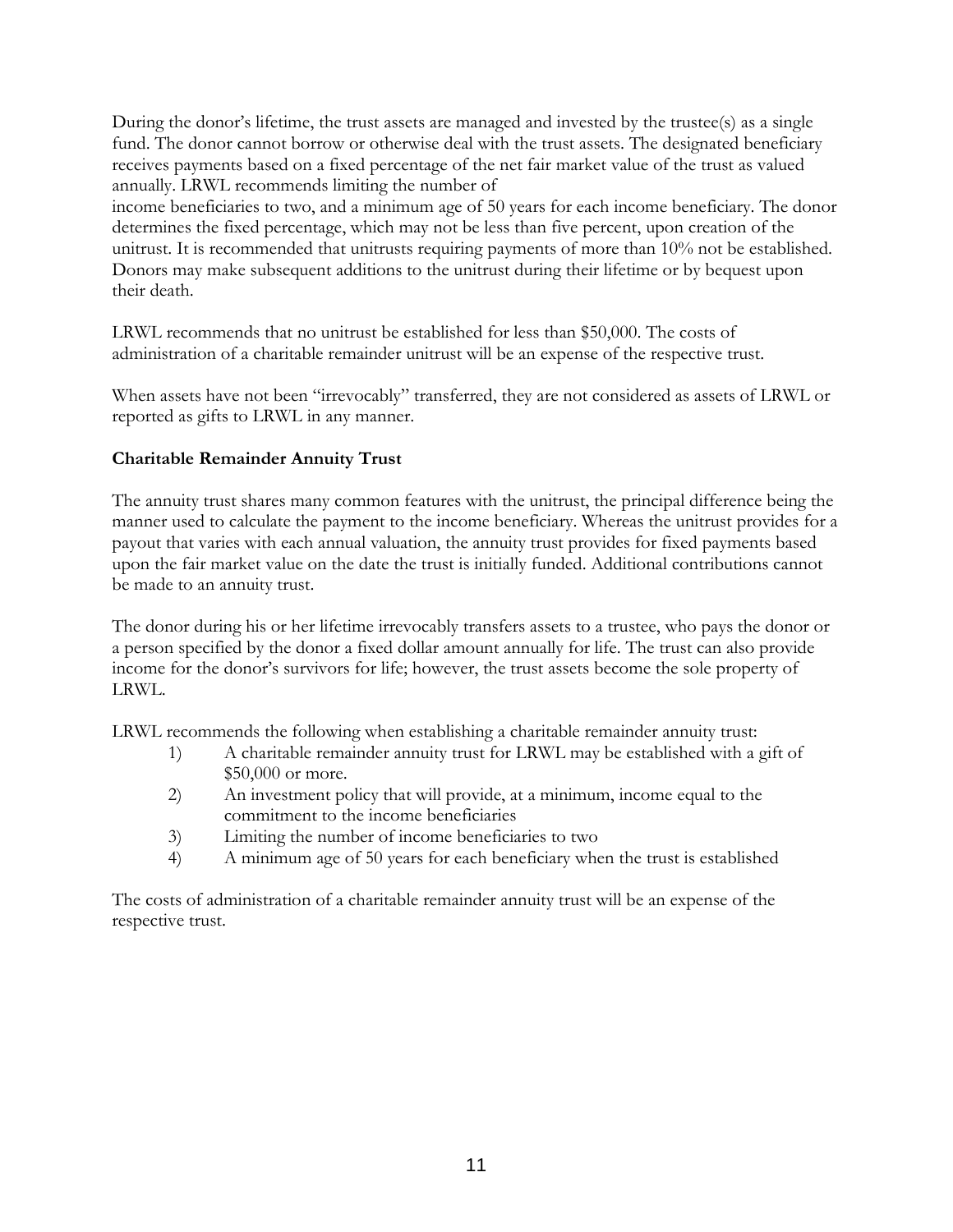#### **Charitable Lead Trust**

The primary feature of a charitable lead trust is that it provides for the immediate support of LRWL through income generated by the assets in trust for a set period of time, after which the assets pass to a noncharitable beneficiary, such as the donor, the donor's children, or other persons the donor specifies. A charitable lead trust is conceptually the opposite of a charitable remainder trust. In a lead trust, the donor gives LRWL the current economic benefit of the transferred assets and retains the right to require possession and control of the assets at a future date.

The donor during his or her lifetime creates an irrevocable trust agreement. The agreement may take effect during the donor's lifetime or be part of the donor's will. Assets are transferred to a trustee, with the stipulation that the income from the assets be paid to LRWL for the life of the trust, after which the principal or corpus of the trust reverts back to the donor or to others of his or her choosing. A lead trust may be advantageous for donors who have a larger income than they currently need and who desire to transfer assets to heirs.

Each lead trust must be considered on its own circumstances. A charitable lead trust for LRWL may be established with a gift of \$100,000 or more.

The cost of administration of a charitable lead trust will be an expense of the respective trust.

# **Qualified Charitable Distribution (QCD)**

A qualified charitable distribution (QCD) is also called an IRA charitable distribution or IRA charitable rollover. QCDs enable individuals to fulfill their required minimum distribution by a direct transfer of up to \$100,000 to charity. It should be noted both higher tax rates and phaseouts can be avoided because QCDs don't increase taxable income.

QCDs may reduce required minimum distributions in future years because QCDs reduce the balance of an IRA. QCDs are also not counted toward the maximum amounts deductible for those who itemize their giving on their taxes—the \$100,000 can be above and beyond those limits. Hence, a QCD can potentially enable a donor to give a bigger charitable gift to LRWL than they could if they just donated cash or other assets.

Qualified charitable distributions are made directly to the eligible charity from a traditional IRA, inherited IRA, inactive Simplified Employee Pension (SEP) plan and inactive Savings Incentive Match Plan for Employees (SIMPLE) IRAs. (Inactive SEP and SIMPLE IRAs are accounts that no longer receive employer contributions.)

The money is a direct transfer that never passes through the hands of the IRA holder. Instead, the IRA custodian can either send a check directly to the charity or the account owner, who then hands it over to the charity.

LRWL recommends the following when establishing a qualified charitable distribution:

1) A qualified charitable distribution may be established when the donor reaches the age of 70  $\frac{1}{2}$  or older.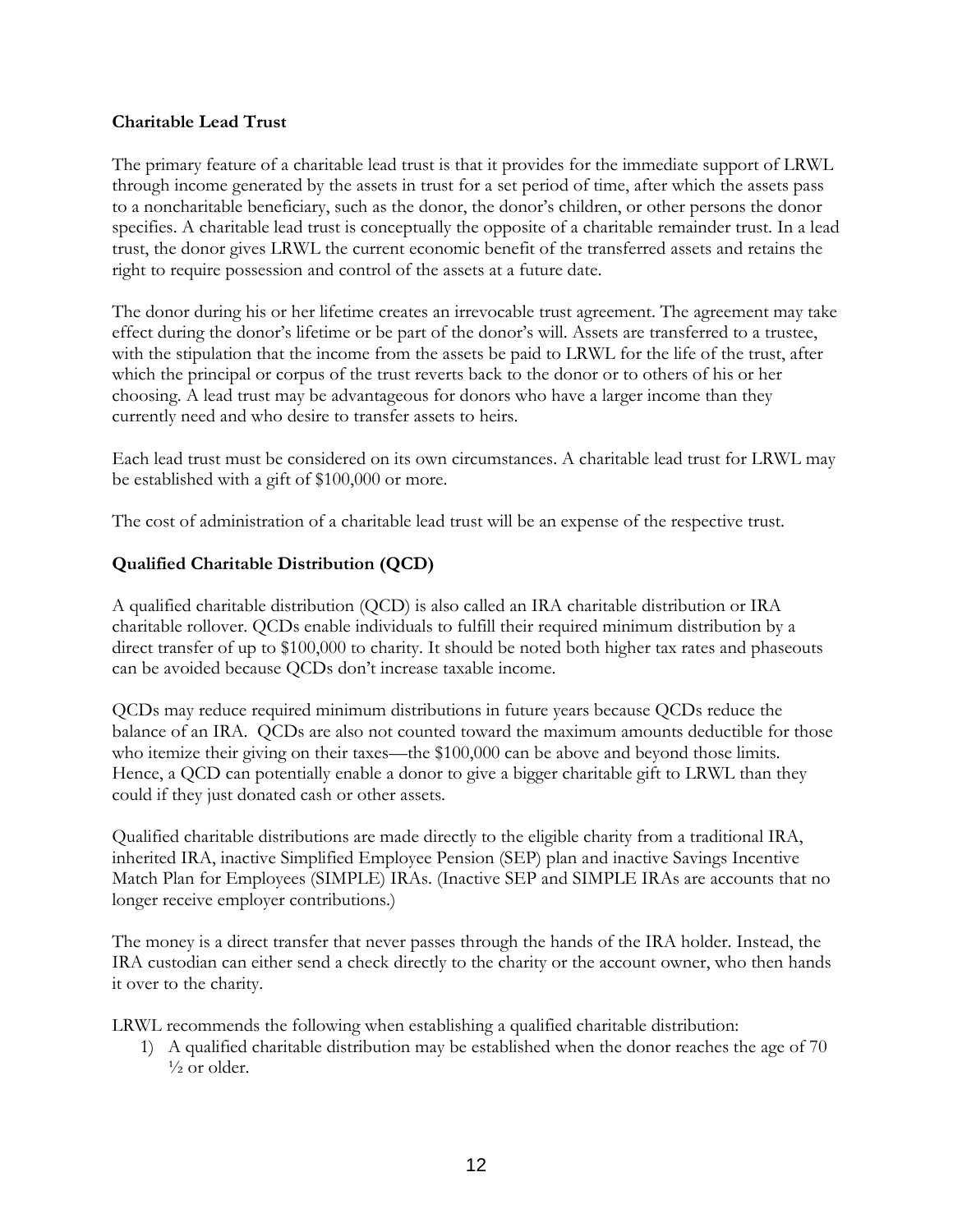2) The qualified charitable distribution must be made by the same deadline as a normal distribution, which is usually December 31 of the tax year in question, to count toward a donor's required minimum annual IRA distribution.

# **Trust Held Outside of LRWL**

Control of trusts which are qualified charitable remainder trusts or lead trusts managed by an outside source for the benefit of LRWL rests with the donor's designated trustee(s). LRWL normally holds a copy of such agreements once notice has been given of the trust's existence.

# **Bequests**

A bequest is a gift of any amount or form made to LRWL in a donor's will. A bequest may provide for a specific dollar amount in cash, specific securities, or specific articles of tangible personal property.

Among donors' options are residuary and contingent bequests. A residuary bequest will give LRWL all or a portion of the estate after all debts, taxes, expenses, and all other bequests have been paid. A contingent bequest will ensure that, despite unforeseen circumstances, specified property will pass to LRWL rather than unintended beneficiaries.

Donors may also establish, by will, an annuity trust or unitrust. The bequest can be arranged so as to provide a life income for a designated beneficiary or beneficiaries by directing that the bequest be used to establish a charitable remainder annuity trust or charitable remainder unitrust. If such a gift is made by will, the principal will pass to LRWL only after the death of the life income beneficiary.

Donors are encouraged to recognize that over the many years following the designation of a gift, the needs, policies and circumstances of LRWL can change in unforeseen ways. LRWL must have the flexibility to make use of funds in the best interest of its mission and in accord with donor interests and specifications. Thus, donors are advised to describe specific purposes of their gifts as broadly as possible and to avoid detailed limitations and restrictions.

Donors considering bequests for a specific purpose are encouraged to consult with the Fund Development Chairperson at LRWL.

When money is left to LRWL as an unrestricted bequest, it is deposited into the unrestricted fund to be used at the sole discretion of LRWL.

Bequest language may read:

"I, John Donor, give, devise and bequeath to Lucy Robbins Welles Library, Inc. a gift of \$10,000 (Ten Thousand Dollars)."

"I, John Donor, give, devise and bequeath to Lucy Robbins Welles Library a gift of [insert detailed description of securities, real estate or tangible personal property].

The bequest intentions of known and prospective donors will be recorded in the Fund Development Committee. The Committee will be responsible for maintaining a confidential record